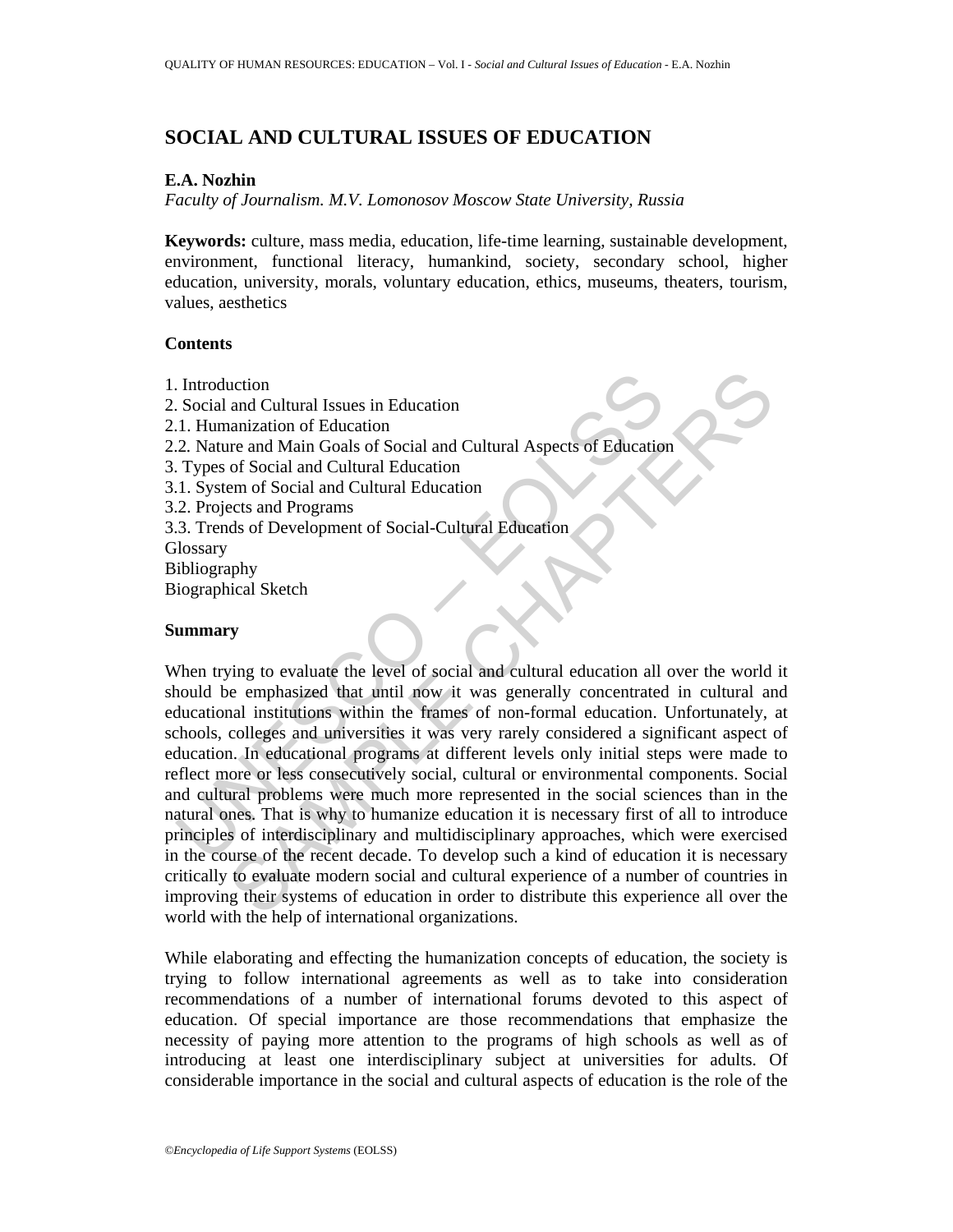mass media – radio, TV and the press. They have already become an important factor both in the realization of school programs and in the system of education beyond the school system. While carrying on their educational functions, mass media administration and editorial staff should establish collaboration with corresponding special, scientific and educational institutions involved in solving social and cultural problems. Cultural and educational institutions have made a valuable contribution by analyzing scientific knowledge and distributing it among the population. However, the principal conclusion of all representative forums is the following: it is only by united effort that humankind can create a harmonious world in which a high level of cultural development and social equality will play a decisive role.

## **1. Introduction**

ocial and cultural aspects in education, including education<br>evelopment, play a significant role in defining trends of further develociety and the environment. They are the means with the help of y<br>etter understand each ot and cultural aspects in education, including education for sustainable ment, play a significant role in defining trends of further development of people coderstand each other as well as the world in which they live. That i Social and cultural aspects in education, including education for sustainable development, play a significant role in defining trends of further development of people, society and the environment. They are the means with the help of which people can better understand each other as well as the world in which they live. That is, they make it more harmonized and comfortable for humankind. Managing human and environmental resources must be a logical component in the system of social and cultural values of humankind where all accents are defined, and the difference between material production on the one hand and scientific, spiritual values and relations to the environment on the other hand is taken into consideration. Today humankind has been convinced that economic growth and profitability alone cannot automatically improve human life neither at the national nor at the international level. That is why the attention towards social culture has been considerably increased nowadays.

The humanization of education means its application to world culture, to history, and to spiritual values. In the relation system "people - society - environment" it is important to consider oneself as a component of the environment, to realize one's responsibility for future generations in the process of collaboration with the environment. Social and cultural education should contribute to the active humanitarian aspects of a citizen's culture. In order to create a cardinally new noospheric set of relations within humankind it is necessary actively and radically to change the entire social consciousness.

# **2. Social and Cultural Issues in Education**

# **2.1. Humanization of Education**

Science and technology were the main basis of social progress not only in industrial countries but also all over the world. So a technological approach took the upper hand in the modern educational system. Technological research -- both fundamental and applied -- was in the forefront of scientific life. It formed the special approach of a human being towards himself, society and the environment of his existence. Also, in a parallel of this process, the threat of damaging the balance between people and environment, between natural and social structures became a reality.

Unfortunately, technocratic approaches did not create the most favorable conditions for human society's existence as well as for the full development of each individual person.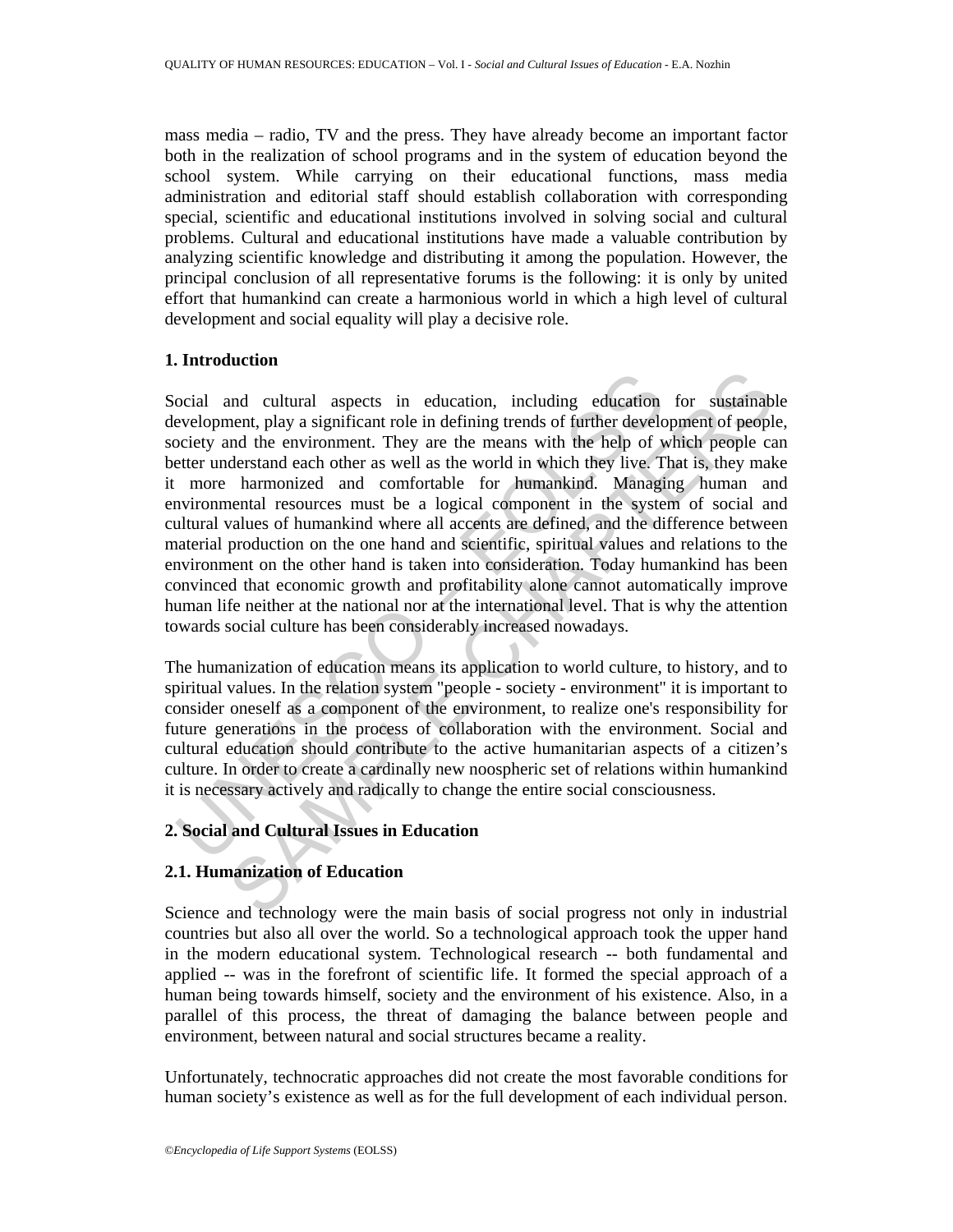This approach also was not good for the environment in which people lived. The need for investigation and solution of these problems gave rise to much scientific research. It was aimed not only at preventing further damage of the ecological balance but also at improving the conditions of human life and at raising the quality of life. In this case special attention was paid to the system of education and especially to its humanitarian part. Social and cultural aspects of education became more important.

Over recent decades the importance of these aspects in improving relations with the environment not only of social institutions but also of each person as an individual was outlined in all international forums devoted to the problems of new approaches in education. In many documents of these forums special attention was paid to the importance of development of an educational system based on such values as respect for life, liberty, justice, solidarity, tolerance, human rights and equality between men and women. In these documents it was also recommended to follow a common policy, which would guarantee fair relations among peoples and harmony in the relations between people and the environment.

fe, liberty, justice, solidarity, tolerance, human rights and equality bomen. In these documents it was also recommended to follow a hich would guarantee fair relations among peoples and harmony etween people and the envir rty, justice, solidarity, tolerance, human rights and equality between men an<br>In these documents it was also recommended to follow a common policy<br>ould guarantee fair relations among peoples and harmony in the relation<br>peo These ideas were developed in the Internationa1 Conference in Jotjen (Thailand), which is considered to be a turning point in the humanization of education for all people. The Conference adopted two important documents. The first was the "The International Declaration on Universal Education". In ten articles of this Declaration the main aims of the different types of measures in the sphere of education were pointed out. The second document was a reference one, named "The Frames of Actions". It was aimed at directing the united efforts of partners -- governments, international governmental and non-governmental organizations -- in solving common problems.

In many countries the social and cultural aspects of education became a part of educational programs at schools of all levels. These aspects should be included in most educational programs, from philosophy and sociology to geography and ethics.

## **2.2***.* **Nature and Main Goals of Social and Cultural Aspects of Education**

Experts of different profiles try to define the nature and goals of the social and cultural aspects of education. These aspects of education require the participation of many people of different ages, so they should be adapted to all categories of the population.

Some attempts were made to define the subject of social and cultural aspects of education. A number of scientists thought that education should give knowledge and develop the understanding of the complex nature of the social and cultural problems of the modern world. Other scientists had the idea that social and cultural aspects of education should contribute to creating constructive attention paid by people to the environment. There is also another point of view according to which the educational process should refer only to relations among people and the problems of social and cultural adaptation in society.

The common element in these approaches is that social and cultural aspects are taken as teaching about global conditions of human existence. The common position of different specialists concerning these aspects is as follows: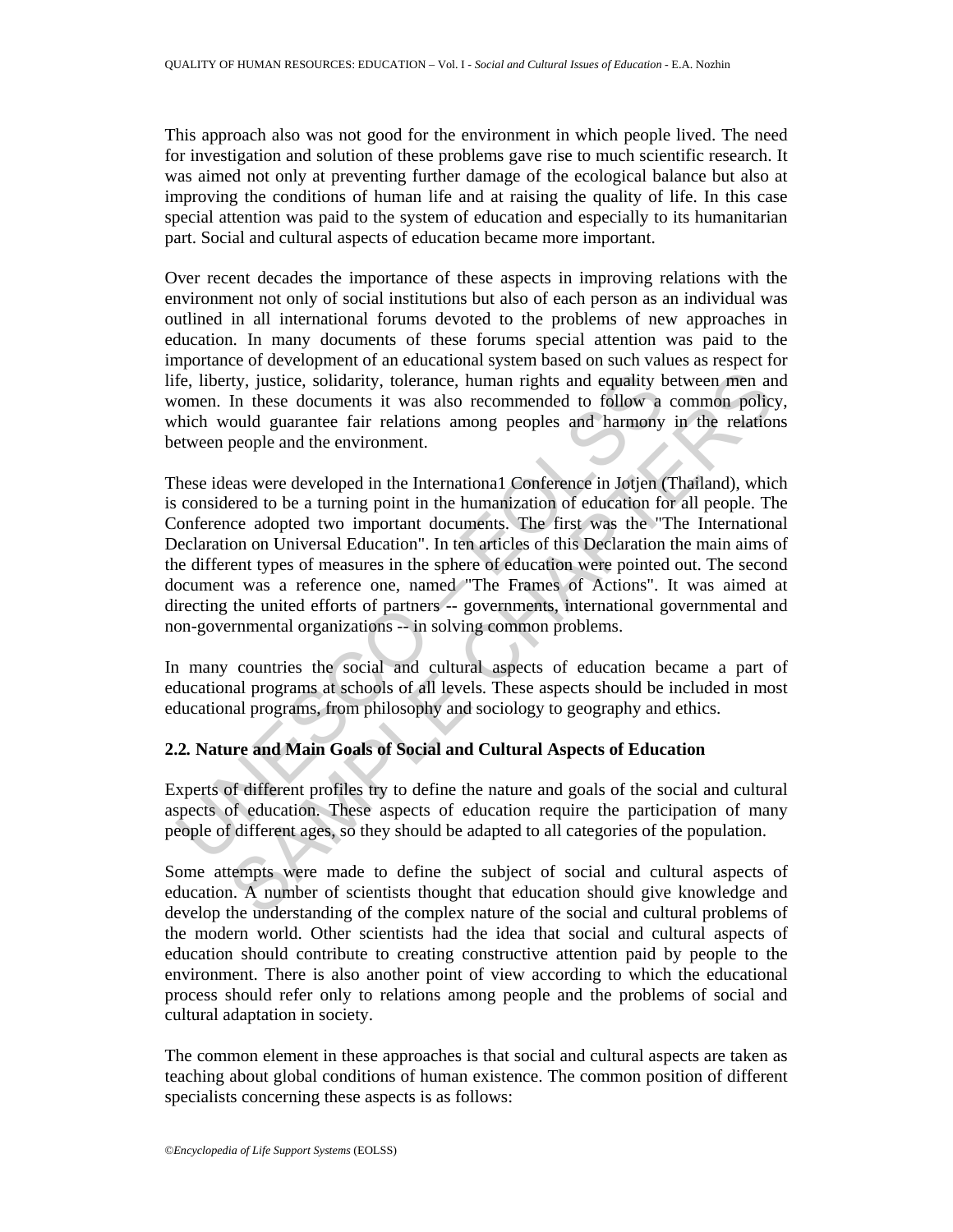- such education is for each person,
- it is an active process,
- it is connected with practically all subjects and educational areas,
- it deals with the collaboration of humankind (people to people, people to society) and the environment,
- it is aimed at improving the living conditions of all living creatures.

It's also important to point out that social and cultural aspects of education are still in the process of developing. In spite of their ancient roots, these aspects are new subjects in essence. Under these conditions the only thing that can be done is to carry out a number of courses of action and prepare the prognoses for the development of this sphere for the next decade.

In this case it is necessary to pinpoint what is included in these social and cultural aspects of education, and what the relations are between these aspects.

# TO ACCESS ALL THE **18 PAGES** OF THIS CHAPTER, Visit: http://www.eolss.net/Eolss-sampleAllChapter.aspx

#### **Bibliography**

- - -

Bibler V.S. (l99l). *From Science to Logic of Culture*. Moscow, 349 p. (in Russian) [Examines concepts of cultural knowledge, essence and specific features of culture.]

1 this case it is necessary to pinpoint what is included in these so<br>spects of education, and what the relations are between these aspects.<br>
TO ACCESS ALL THE 18 PAGES OF THIS CHAI<br>
Visit: http://www.eolss.net/Eolss-sample ase it is necessary to pinpoint what is included in these social and etilture<br>
feducation, and what the relations are between these aspects.<br>
TO ACCESS ALL THE 18 PAGES OF THIS [CHA](https://www.eolss.net/ebooklib/sc_cart.aspx?File=E1-12-01-05)PTER,<br>
Visit: http://www.colss.net/Eolss-s Bruntland G.H. (l987). *Our Common Future*. Moscow, WKOSR, 435 p. (in Russian) [Analyzes ways and means by which the international community could more effectively solve problems of the environment, and work out a long-term program of action including the purposeful education of different social groups of the population.]

lonin L.G. (1998). *Sociology of Culture*. Moscow, Logos, 277 p. (in Russian) [Describes the formation, development and status of the sociology of culture, its principal concepts and ideas: social structures and their changes; emphasizes the importance of social culture in the life of society.]

Kokhanova L.A. (1999). *Communication instruments of environmental management*. Moscow-Riga, NACHALA-PRESS, 128 p. (in Russian) [Makes reader familiar with communication principles in environmental management.]

Kreber A, Kluckhohn F. (1992). *Culture. Critical Analysis of Concepts and Definitions*. Moscow, 243 p. (in Russian) [Considers culture as a social phenomenon in connection with the activities and behavior of people.]

Lotman Y. (l970). *Papers on Typology of Culture*. Tartu, 263 p. (in Russian) [Considers culture as the necessary basis for analyzing and evaluating contemporary and historical problems of mankind.]

Moles A. (1981). *Sociodynamique de la Culture*. Moscow, MNEPY, Progress, 320 p. [Defines the place